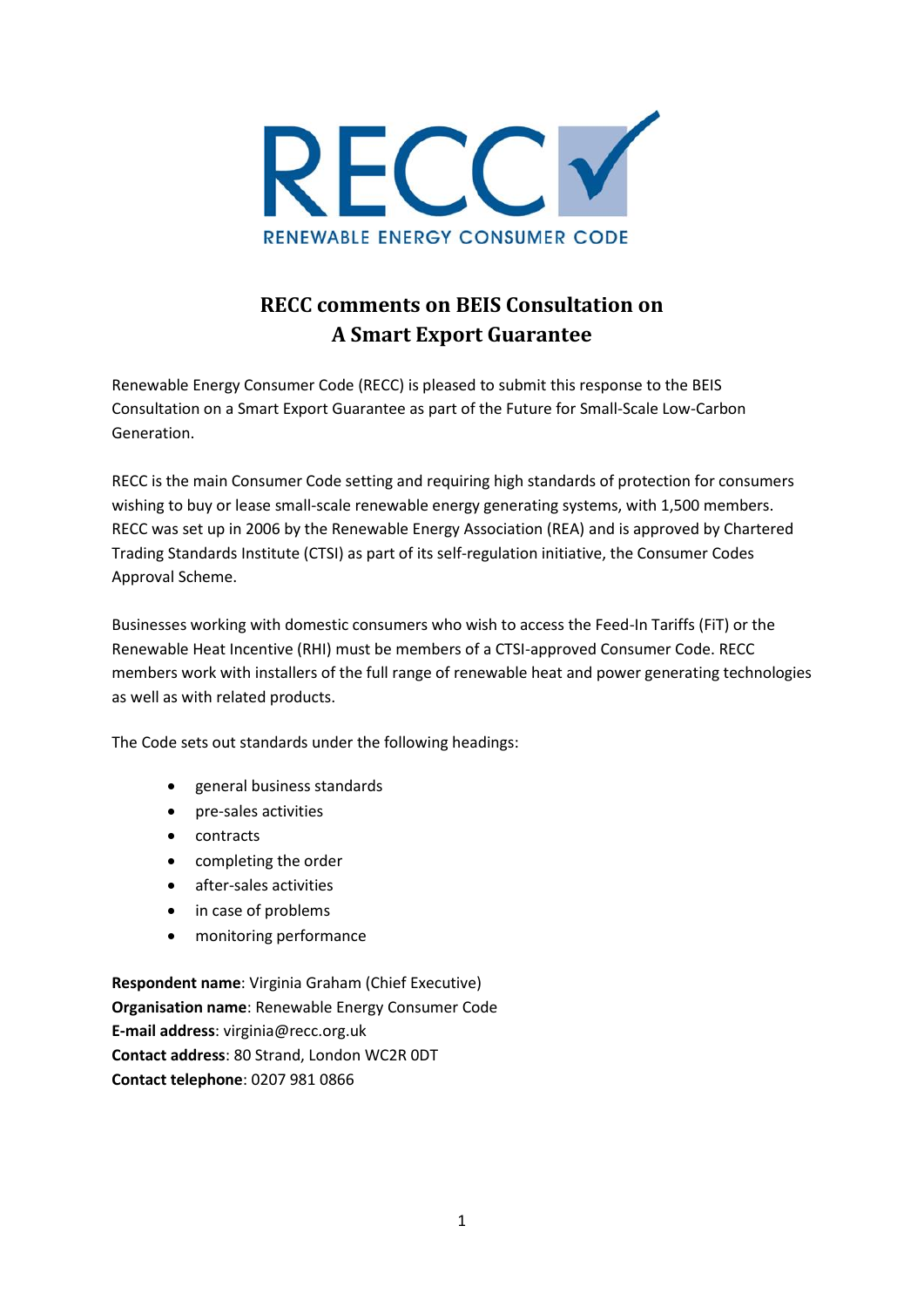#### **Summary of views**

RECC welcomes BEIS' announcement that it intends to introduce a framework for a Smart Export Guarantee (SEG). RECC particularly welcomes the fact that BEIS has announced its intention before the official closure date for the Feed-In Tariff Scheme. This announcement has done a lot to allay the fears of installers in the sector who otherwise face a bleak future. Going forward, we would welcome further assurances for consumers and installers around a minimum standard for the SEG.

RECC noted, in our response to the earlier consultation, that the closure of the FiT scheme was likely to be followed by large-scale solar PV job losses and liquidated installer businesses. We based our view on responses to a survey of RECC members in August 2018 which showed an overwhelming view among installers that there would be widespread job losses in the industry: over 40% of companies who responded said they were considering withdrawing from the solar industry entirely.

RECC argued, along with other stakeholders, that continuing support for electricity generated by solar PV would deliver clean energy, comfort and savings for consumers, jobs and investment for the sector and a pathway to a low-carbon, flexible energy system. We argued that, without this clear pathway, there would be an impending 'cliff-edge'. RECC has thus been very supportive of a clear pathway to a low-carbon, flexible energy system. We consider it vital that domestic consumers have the knowledge and confidence to play their part in this transition.

RECC recognises that the Smart Export Guarantee will provide consumers with the means to take control of the electricity they generate and consume. It opens up the door for consumers to take advantage of time-of-day tariffs, demand-side response appliances, smart meters and EV home charge points. The more complex the range of offers for consumers the harder it will be for them to understand the likely benefits and disbenefits of what is being offered. It is essential that consumers do not become the unwitting victims of mis-selling of complex, bundled products.

RECC particularly welcomes BEIS' proposal to require that installers of systems qualifying for the Smart Export Guarantee should be MCS certified and that the equipment should be on the list of MCS certified products. MCS-certified installers must all be signed up to a CTSI-approved Consumer Code, setting and requiring a high level of consumer protection particularly for domestic consumers. This is essential in a sector in which each transaction can have a value of £10,000 or more, meaning that the scope for consumer detriment is extremely high.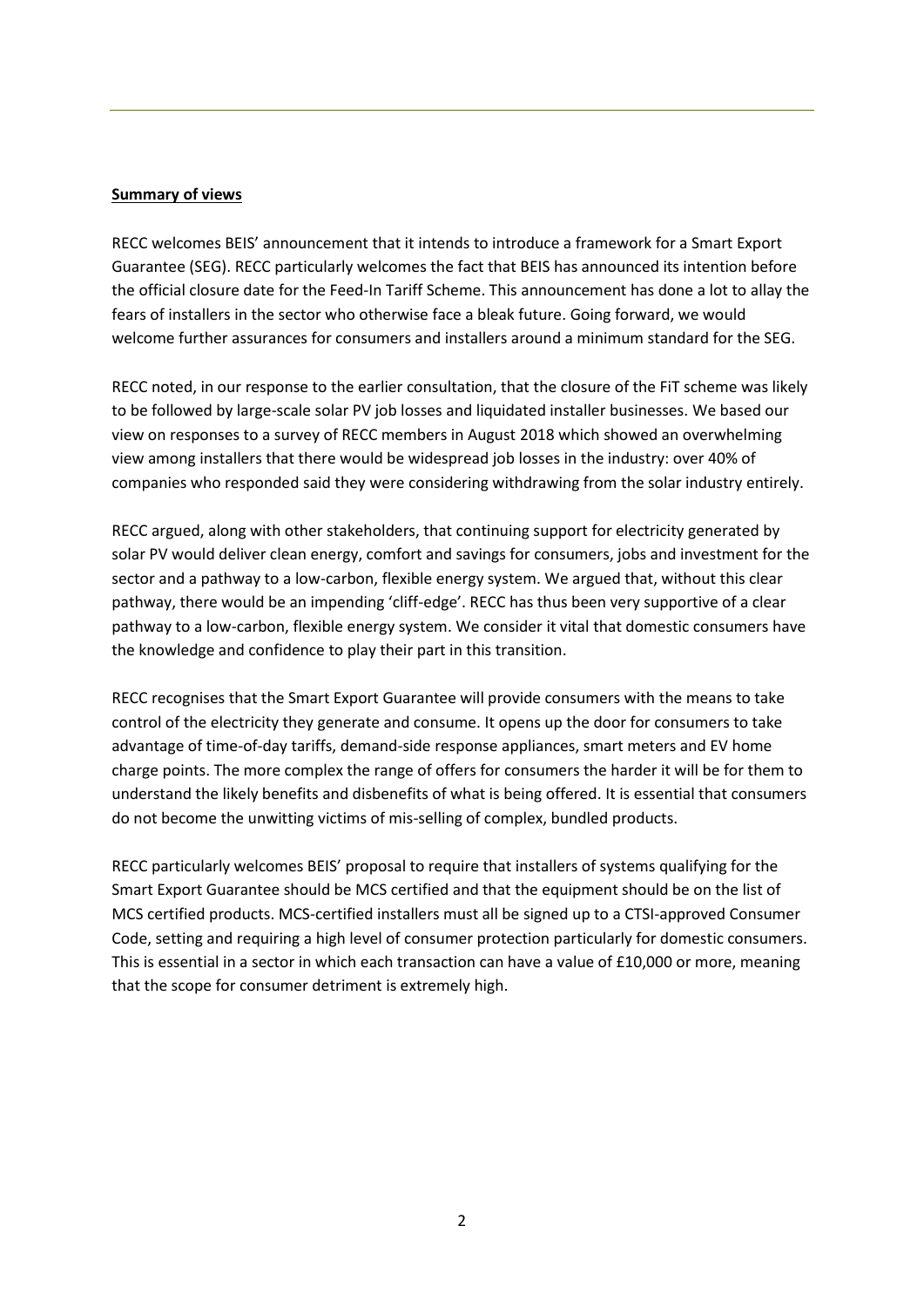#### **Responses to individual questions**

## **28. Do you agree with our preferred approach to help ensure consumer protection? Is it practical and are there other factors that should be considered?**

The small-scale renewable energy generating sector poses particular consumer protection challenges. These have a number of separate, but linked causes. The first is the cost of installing a system which can be £10,000 or more. While the costs of solar PV have fallen, taken with battery storage, a typical domestic system would still be likely to cost around £12,000. This is a considerable outlay.

The second is that the high upfront cost lends itself to different financing models which can be opaque and hard to understand for consumers. Frequently RECC comes across consumers who have entered into expensive finance agreements when they cannot afford to do so. The justification for the finance is that the system will generate a monthly income sufficient to repay the loan.

The third is that domestic consumers do not understand small-scare renewable energy generating systems well and are unlikely to have purchased one or installed one before. This level of ignorance means that it is easy for installers to mislead consumers as to the likely performance of system, and thus the likely financial and environmental benefits it is likely to bring.

In RECC's view selling high value, complex systems intended to last for  $10 - 20$  years is akin to selling a financial service the benefits of which will only come to fruition in 10 - 20 years' time. However, while the selling of financial services is highly regulated, the selling of small-scale renewable systems is only lightly regulated.

Since the inception of the Feed-In Tariff Scheme in 2010, MCS has offered a basis for ensuring that products are fit-for-purpose and installers are reliable and competent. Aspects of installing systems have been governed by the Building Regulations, particularly those relating to the electrical connections, which are cited in the MCS standard. MCS has also, through the Consumer Codes, required that installers maintain high standards of consumer protection. While this has not been perfect it has allowed consumers to have confidence in their decisions and to have a means of redress should something go wrong.

For these reasons RECC urges Government to require that systems qualifying for the Smart Export Guarantee are installed by MCS-certified installers and that the systems themselves are certified and on an approved list. In our experience, one of the most important elements of the MCS installer standard is the requirement on the installer to provide an accurate, site-specific performance estimate to the consumer before the contract is signed. This requirement is echoed in the Consumer Code.

The vast majority of complaints notified to RECC about solar PV and battery storage systems concern inaccurate performance estimates and exaggerated financial, environmental and energy claims. Installers will include Smart Export Guarantee benefits in their financial projections going forward. It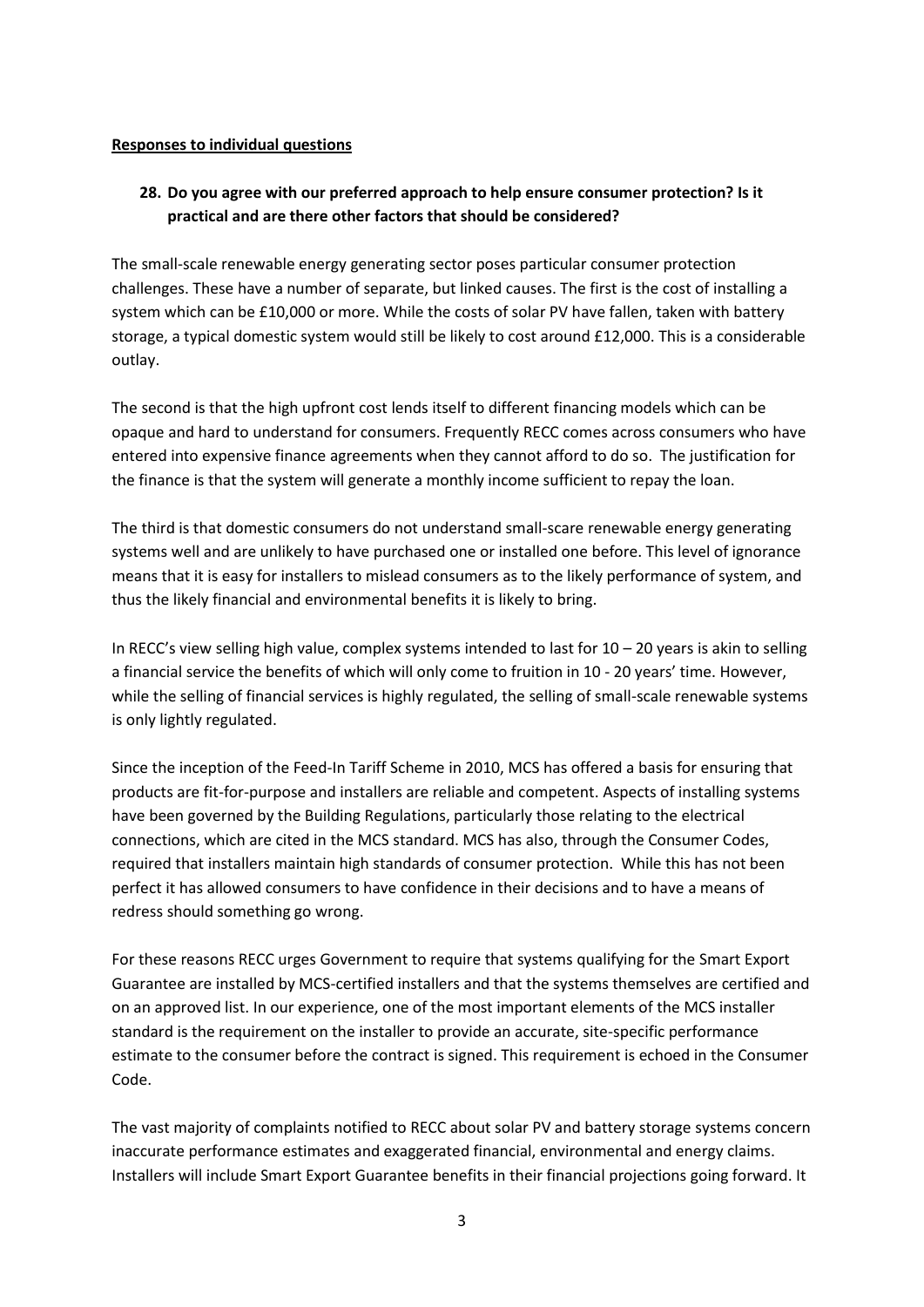is essential that such claims continue to be regulated if there is to be a sustainable market going forward and consumers are to be able to have the confidence to take part in a flexible energy market.

We have included some statistics to show the types of complaints which were notified to RECC in 2018. These statistics provide a snapshot. They do not include those complaints resolved directly between the trader and the consumer, those notified to Citizens Advice and Trading Standards, to MCS and the Certification Bodies nor those which are not reported at all. The majority of complaints registered, in absolute numbers, concerned solar PV systems (632 out of 1,023). These accounted for 3 percent of all domestic solar PV systems installed during the year, the highest percentage for solar PV complaints during the lifetime of the Feed-In Tariff Scheme.



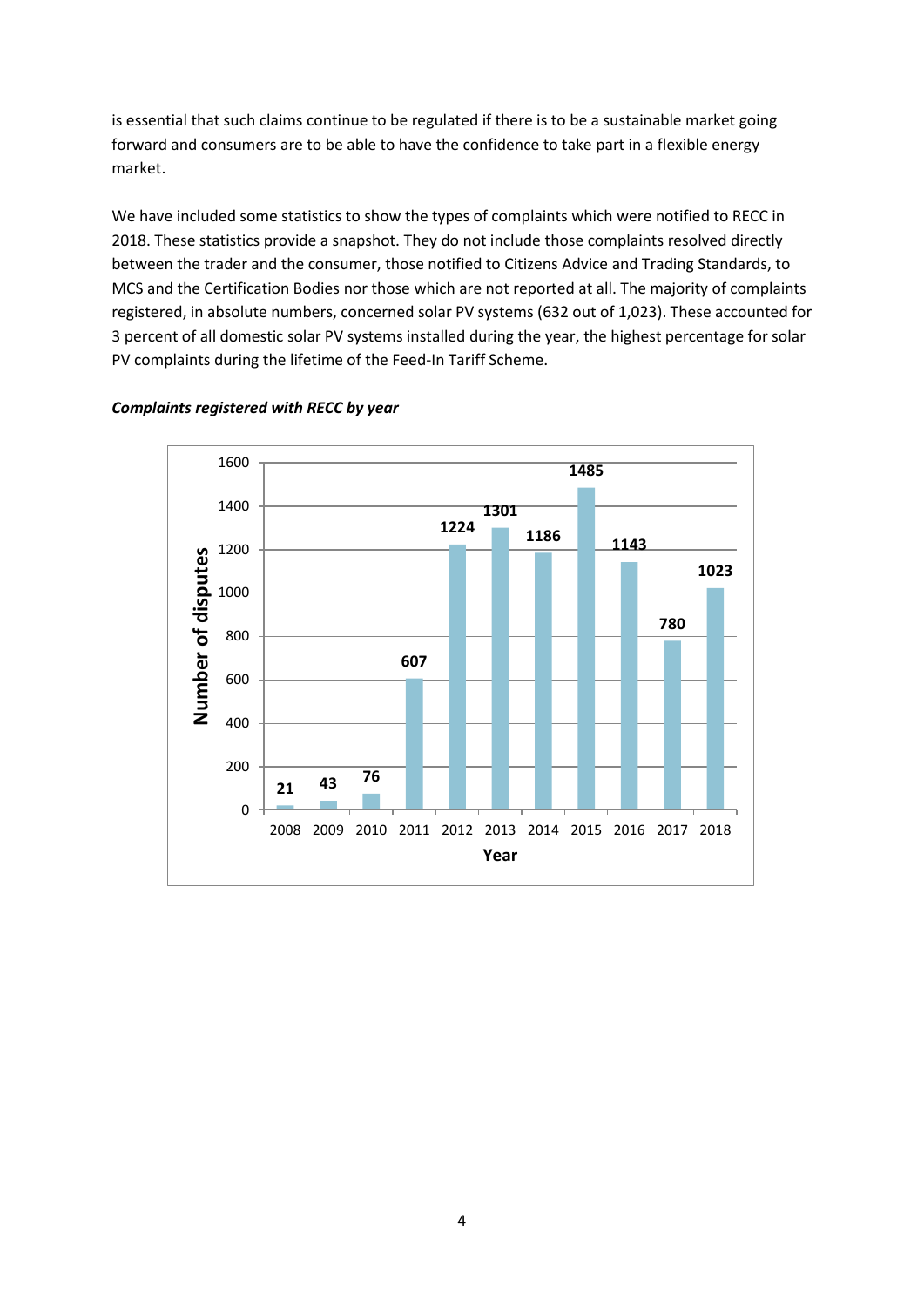

#### *Complaints registered with RECC in 2018 by technology*

#### *Complaints registered with RECC in 2018 by technology*

| <b>Technology</b>        | <b>Disputes</b><br>registered by<br><b>RECC in 2018</b> | <b>Disputes</b><br>registered by<br><b>RECC in 2017</b> | Variance in<br><b>2018 over</b><br>2017 | <b>Variance in</b><br>2018 over 2017<br>(%) |
|--------------------------|---------------------------------------------------------|---------------------------------------------------------|-----------------------------------------|---------------------------------------------|
| Air source heat pump     | 185                                                     | 115                                                     | 70                                      | $+61$                                       |
| <b>Battery storage</b>   | 49                                                      | 69                                                      | $-20$                                   | $-29$                                       |
| <b>Biomass</b>           | 70                                                      | 56                                                      | 14                                      | $+25$                                       |
| Gas absorption heat pump | $\Omega$                                                | 1                                                       | $-1$                                    | $-100$                                      |
| Ground source heat pump  | 24                                                      | 29                                                      | $-5$                                    | $-17$                                       |
| Other (non-MCS)          | 106                                                     | 63                                                      | 43                                      | $+68$                                       |
| Solar assisted heat pump | 11                                                      | 5                                                       | 6                                       | $+120$                                      |
| Solar photovoltaic       | 632                                                     | 484                                                     | 148                                     | $+31$                                       |
| Solar thermal            | 67                                                      | 37                                                      | 30                                      | $+81$                                       |
| <b>Wind turbine</b>      | 6                                                       | 5                                                       |                                         | $+20$                                       |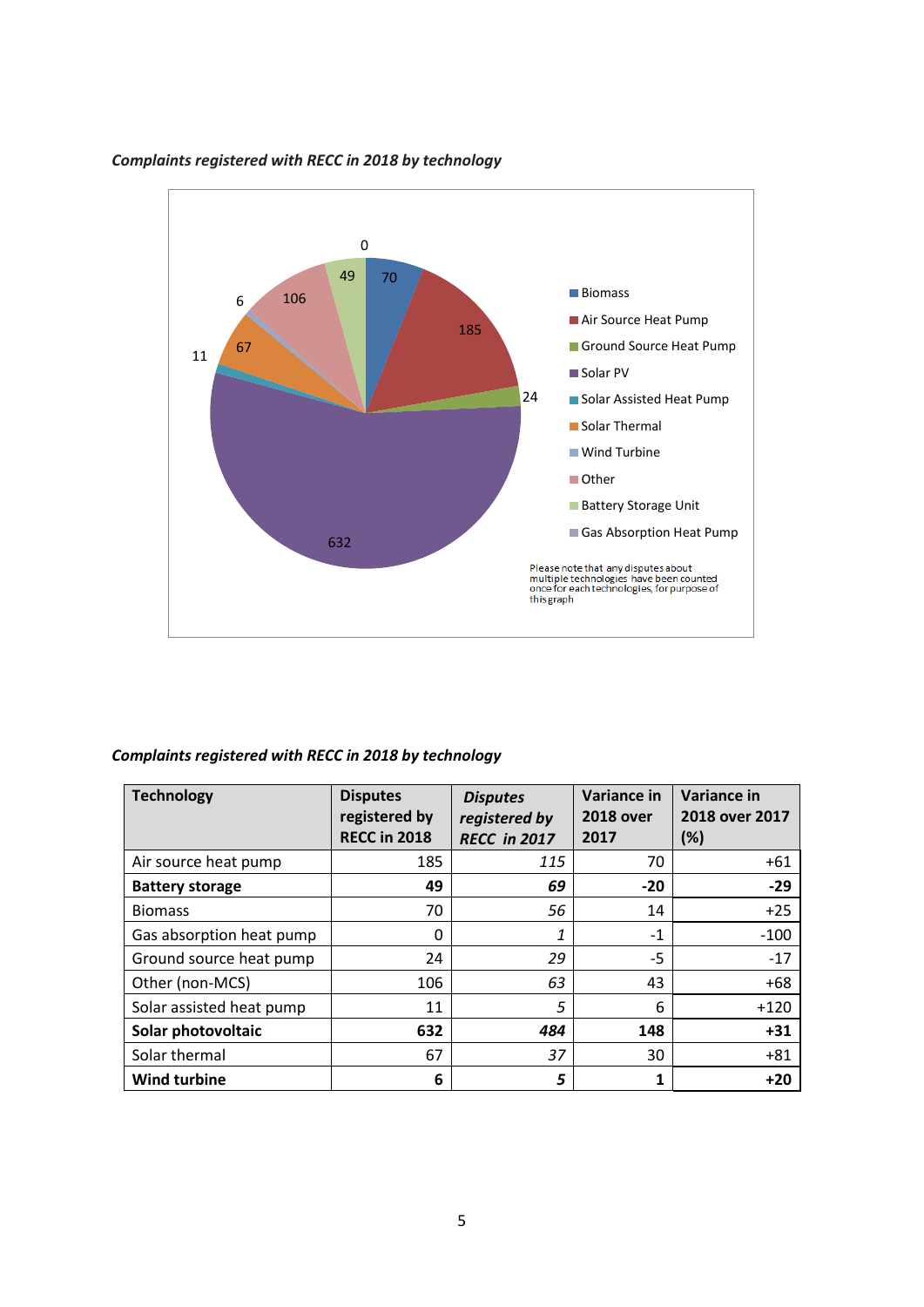*Complaints registered by technology as a % of all domestic installations in 2018<sup>1</sup>*

| <b>Technology</b>       | <b>Complaints</b><br>registered<br>with RECC in<br>2018 | <b>Domestic</b><br><b>installations</b><br>in 2018 | <b>Complaints registered</b><br>with RECC in 2018 (%<br>of domestic<br>installations) |
|-------------------------|---------------------------------------------------------|----------------------------------------------------|---------------------------------------------------------------------------------------|
| Air source heat pump    | 185                                                     | 4,589                                              | 4                                                                                     |
| <b>Biomass</b>          | 70                                                      | 119                                                | 59                                                                                    |
| Ground source heat pump | 24                                                      | 790                                                | 3                                                                                     |
| Solar photovoltaic      | 632                                                     | 21,874                                             | 3                                                                                     |
| Solar thermal           | 67                                                      | 276                                                | 24                                                                                    |

*Solar PV complaints registered with RECC by year as a % of all domestic solar PV installations*

| Year | Solar PV<br>complaints<br>registered<br>with RECC | <b>Total domestic</b><br>solar PV<br><b>installations</b> | <b>Total domestic solar PV</b><br>installed capacity<br>(MW) | <b>Complaints registered</b><br>with RECC<br>(% of domestic<br>installations) |
|------|---------------------------------------------------|-----------------------------------------------------------|--------------------------------------------------------------|-------------------------------------------------------------------------------|
| 2018 | 632                                               | 21,874                                                    | 78.6                                                         | 2.9                                                                           |
| 2017 | 484                                               | 21,325                                                    | 77                                                           | 2.3                                                                           |
| 2016 | 764                                               | 73,433                                                    | 288                                                          | 1.0                                                                           |
| 2015 | 948                                               | 142,250                                                   | 517                                                          | 0.7                                                                           |
| 2014 | 754                                               | 110,120                                                   | 406                                                          | 0.7                                                                           |
| 2013 | 937                                               | 85,755                                                    | 313                                                          | 1.1                                                                           |
| 2012 | 1,051                                             | 201,178                                                   | 687                                                          | 0.5                                                                           |
| 2011 | 439                                               | 124,385                                                   | 381                                                          | 0.4                                                                           |

### *Solar PV complaints registered with RECC by year as a % of all domestic solar PV installations*



 1 Please note that disputes registered with RECC may relate to systems installed before 2018. These figures are provided as a guide only. Firm conclusions cannot be drawn between the numbers of disputes registered in the year as a proportion of the total domestic installations for 2018 for a given technology.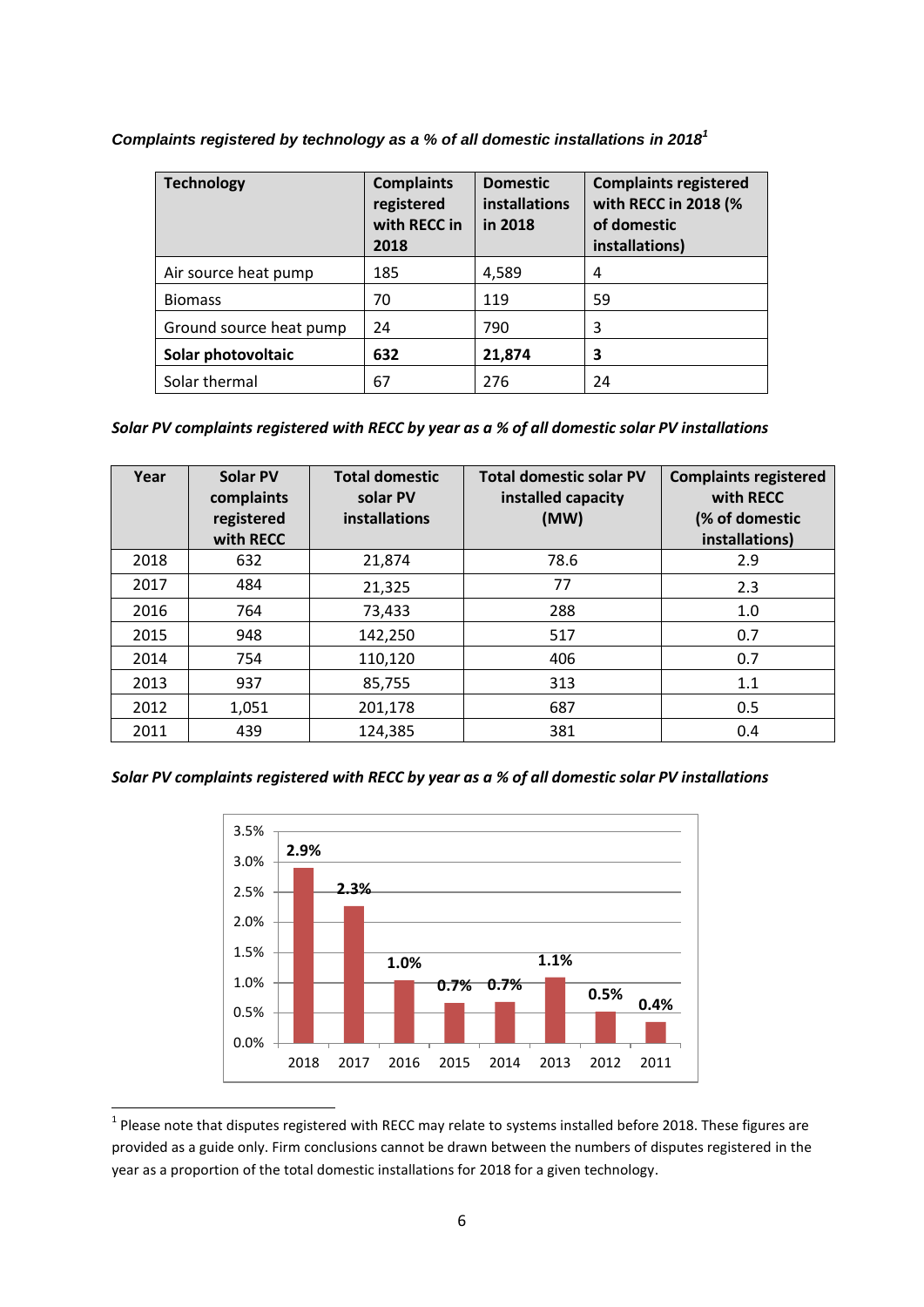RECC categorises the complaints it registers according to Key Compliance Area, each of which represents an area of consumer detriment. Many complaints are about more than one area. The chart below shows the number of complaints falling into each area.

Over 800 complaints concerned 'after-sales' which includes guarantees, workmanship warranties and warranty protection, after sales support: customer service (CA9). The high number in this category reflects the fact that many solar PV installers have left the sector, often ceasing to trade. This means that consumers who discover a problem with their system have no route to redress. (RECC requires members to arrange for workmanship warranties to be insurance-backed in the event they cease to trade.)

Other than after-sales, the other important areas were marketing and selling, estimates and quotes (particularly performance estimates and financial incentives) and technical issues, which are referred to the relevant MCS Certification Body. These were the most common areas of mis-selling which underlay a high number of complaints. If consumers are to have confidence in the technologies they are buying and installing if they must be provided with sufficient, accurate information before they enter into a transaction.

Several finance companies withdrew from the small-scale renewable energy sector when they understood the potential for mis-selling. The number and size of loans that they have been forced to cancel is higher than in any other sector. Typically, they did not understand the complexity of the technologies and the way they interact with consumer behaviour before they set ambitious targets for lending, secured on consumers' properties. In addition, many high profile cases were referred to the Financial Ombudsman who ordered the finance company to cancel the loans.



*Individual issues underlying complaints registered by RECC in 2017 by Key Compliance Area<sup>2</sup>*

1

 $2$  Please note that issues pertaining to more than one CA may underline a single complaint.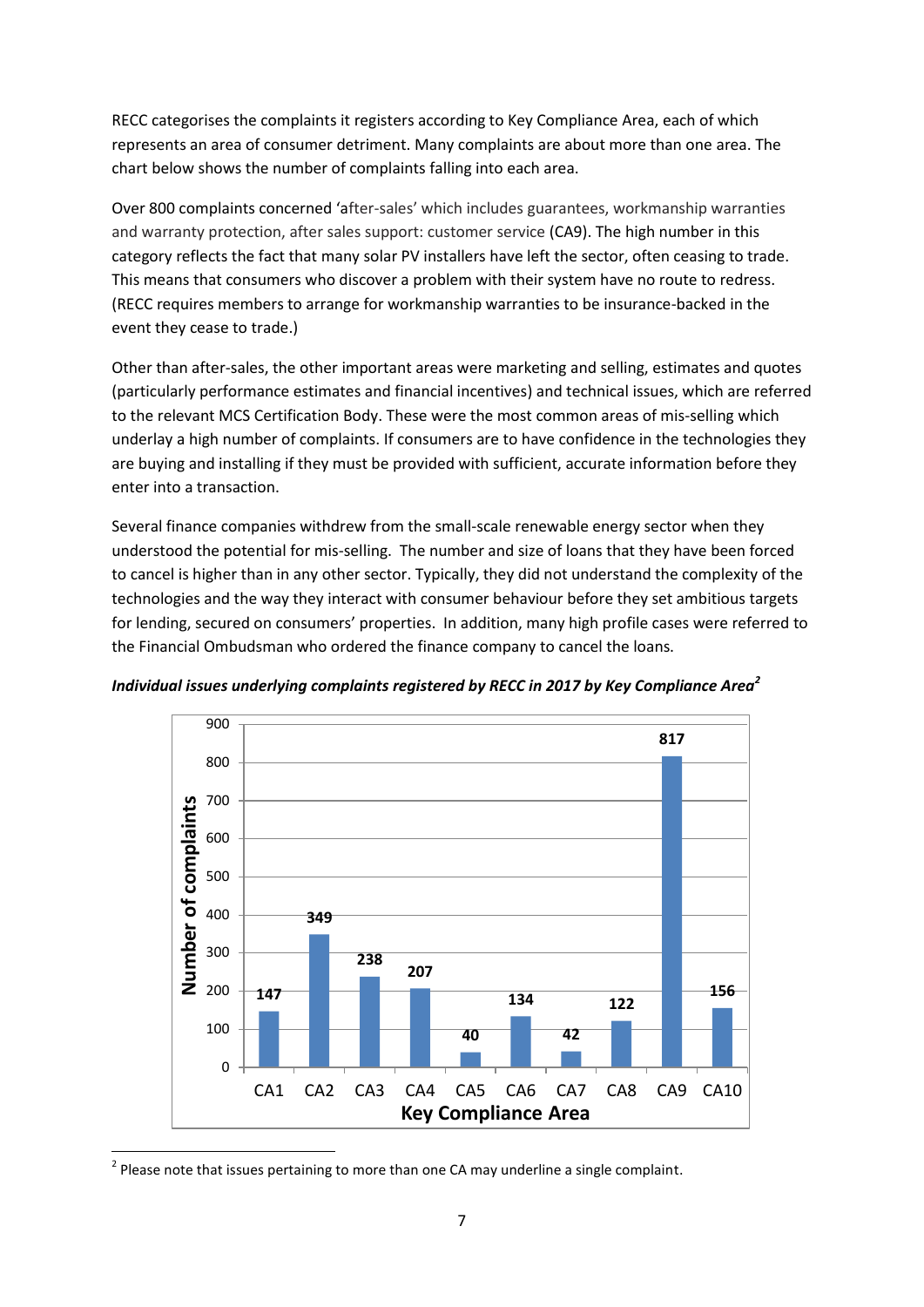#### *Key Compliance Areas*

| CA <sub>1</sub> | Awareness of consumer protection / RECC (including staff training)                                                 |
|-----------------|--------------------------------------------------------------------------------------------------------------------|
| CA <sub>2</sub> | Microgeneration Certification Scheme (MCS)                                                                         |
| CA <sub>3</sub> | Marketing and selling                                                                                              |
| CA4             | Estimates/quotes, particularly performance estimates and financial<br>incentives                                   |
| CA <sub>5</sub> | Finance agreements                                                                                                 |
| CA <sub>6</sub> | Contracts and cancellation rights                                                                                  |
| CA7             | Taking and protection of deposits and advanced payments                                                            |
| CA8             | Completing the installation                                                                                        |
| CA <sub>9</sub> | After-sales (guarantees, workmanship warranties and warranty protection,<br>after sales support: customer service) |
| <b>CA10</b>     | Disputes numbers, handling, procedures                                                                             |

CTSI requires Consumer Codes to offer consumers and members access to Alternative Dispute Resolution. RECC has contracted with CEDR to provide an independent arbitration service which is available once our internal mediation service has been exhausted. Given that MCS does not have an ADR arrangement set up, RECC has allowed many consumers with technical complaints to use the independent arbitration service as an alternative to taking action through the courts. The chart below shows the breakdown in the way that complaints were resolved. It also shows that, in 2018, RECC recovered a total of £145,231 for consumers through the Dispute Resolution Service. In previous years this figure has been as high as £400,000.



#### *Breakdown of amount RECC recovered for consumers in 2018*